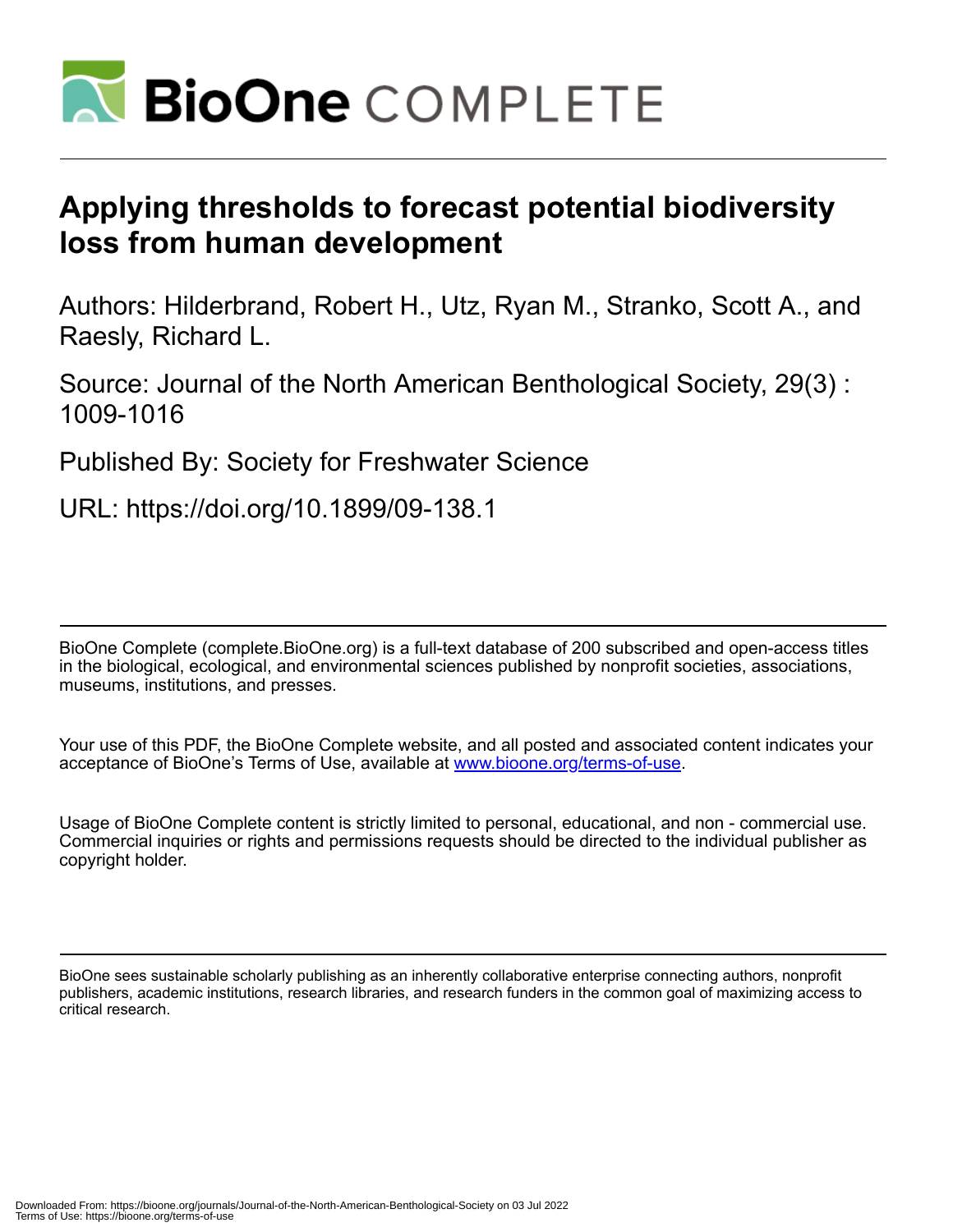# BRIDGES

# Applying thresholds to forecast potential biodiversity loss from human development

# Robert H. Hilderbrand<sup>1</sup> AND Ryan M. Utz<sup>2</sup>

Appalachian Laboratory, University of Maryland Center for Environmental Science, Frostburg, Maryland 21532 USA

## Scott A. Stranko<sup>3</sup>

Monitoring and Nontidal Assessment Division, Maryland Department of Natural Resources, Annapolis, Maryland 21401 USA

# Richard L. Raesly<sup>4</sup>

Department of Biology, Frostburg State University, Frostburg, Maryland 21532 USA

Abstract. Ecological thresholds have much potential as a tool to use for watershed management. Not all systems exhibit abrupt nonlinear responses, but the threshold concept is still useful for describing stressor responses or changes in state variables. For example, the minimum detectable negative response is an initiation-of-impact threshold that might allow for planning and management before population-scale change occurs in taxa. An extirpation threshold, which is the point where a system loses a vital component, such as a species or function, also exists. A number of taxon-specific thresholds to landuse change in watersheds have been identified in previous research. We apply these values to make watershed-level and spatially explicit forecasts regarding imperilment and loss of biodiversity in the face of watershed alterations. We show that unchecked development in the Potapsco River watershed of Maryland could result in the loss of nearly 60% of the benthic macroinvertebrate taxa by the time impervious surface cover reaches 15% of the watershed. Application of analytical thresholds to projected increases in residential development in the Middle Patuxent River watershed by 2030 indicates substantial future changes in aquatic biodiversity, with up to 50% of benthic macroinvertebrate taxa disappearing from some stream reaches and few reaches immune from projected biodiversity loss or impairment.

Key words: ecological thresholds, benthic macroinvertebrates, urbanization, land cover change, impervious surface.

The ability to forecast loss of biodiversity as human activities alter watersheds would be invaluable to planners and managers. Substantial evidence indicates that land cover conversion to various forms of urban use negatively affects many freshwater taxa (Meador et al. 2005, Roy et al. 2005, Stranko et al. 2008) and entire communities (Kennen 1999, Blakely et al.

<sup>1</sup> Email addresses: hilderbrand@al.umces.edu

<sup>2</sup> Present address: Department of Ecology, Evolution and Marine Biology, University of California-Santa Barbara, Santa Barbara, California 93106 USA. E-mail: utz@lifesci.ucsb.edu

<sup>3</sup> sstranko@dnr.state.md.us

<sup>4</sup> rraesly@frostburg.edu

2006, Smith and Lamp 2008). General rules of thumb exist for levels of impervious surface cover (ISC) that are associated with stream degradation (e.g., loss of biological integrity beyond 10% ISC in the watershed; reviewed by Schueler et al. 2009), but few more explicit relationships between ISC and taxon declines have been developed. Such information could help planners and managers limit further stream degradation in the face of projected human population expansion.

Ecological thresholds hold much promise as a management tool because their identification might allow preemptive actions to prevent a system from moving to an alternate state. However, a lack of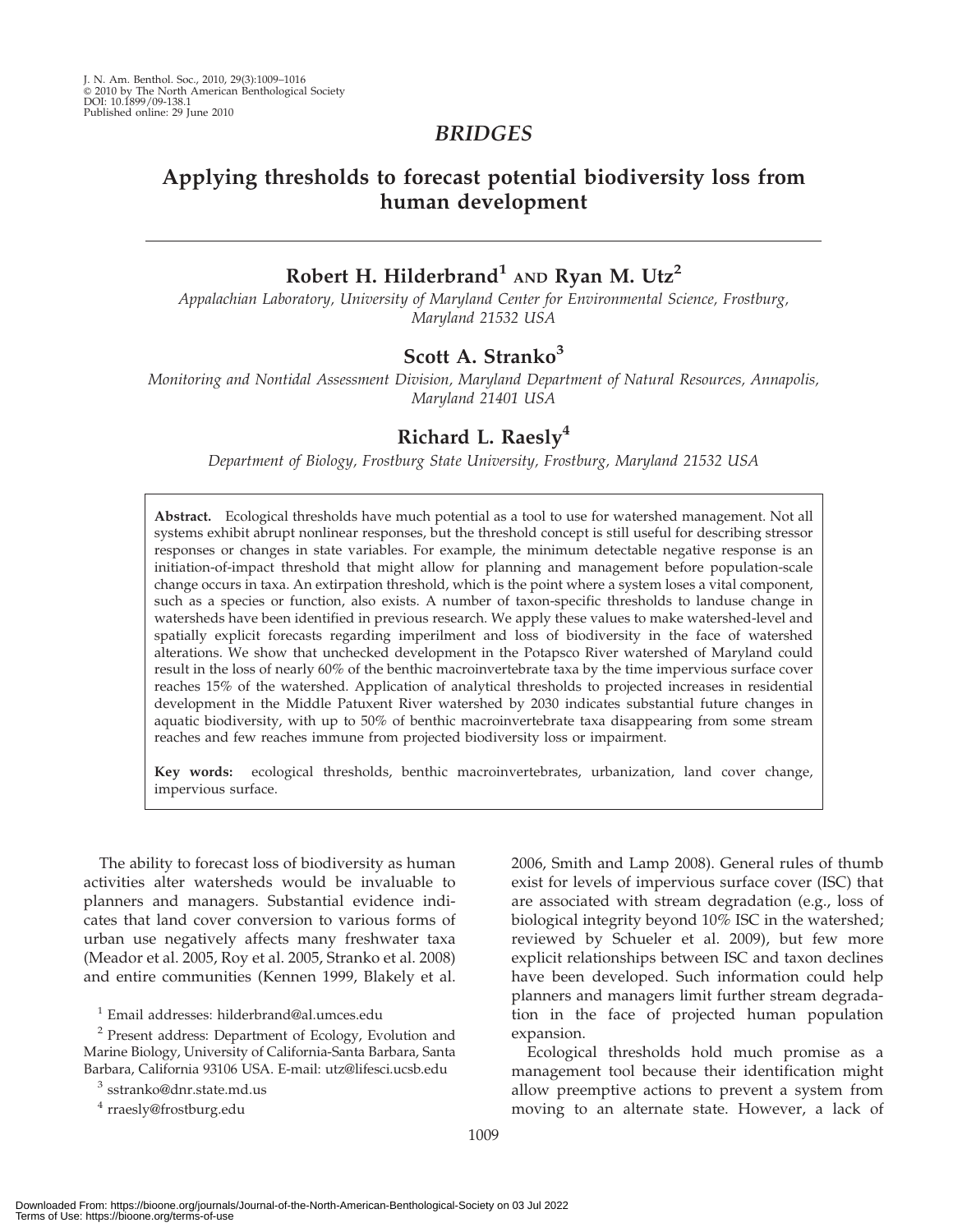evidence for abrupt nonlinear responses has led some to question if thresholds actually exist in stream ecosystems (Groffman et al. 2006, but see papers by Clements et al. 2010, Dodds et al. 2010, Gido et al. 2010, King and Baker 2010). Not all systems exhibit abrupt nonlinear responses, but the threshold concept is still valuable for describing responses to stressors or changes in state variables. For example, the point at which a stressor begins to affect an organism negatively (the minimum detectable response) is an initiation-of-impact threshold that could be used to trigger planning and management actions before population-scale change occurred. At the other end of detectable responses is the extirpation threshold the point at which the system loses a vital structural or functional component, such as a species. Such analytical thresholds, if detectable in large data sets, could have useful applications and would provide evidence for the occurrence of ecological thresholds.

Our goal was to use data that might represent ecological thresholds for stream invertebrates to forecast potential loss of biodiversity in an area likely to experience substantial future landuse change. Utz et al. (2009) provided an extensive catalog of benthic invertebrate response thresholds to differing forms of land-cover change in Maryland watersheds. These relationships are suitable for use in forecasting losses of specific taxa and biodiversity. Our objectives were to: 1) assess potential biodiversity losses at the landscape-scale across 15 of the major basins of Maryland (listed in Heimbuch et al. 1999) along an ISC gradient and 2) generate spatially explicit forecasts of biodiversity losses given projected future residential development by 2030 (Theobald 2005) throughout a  $150$ -km<sup>2</sup> watershed.

### Methods

We determined responses of benthic macroinvertebrate taxa to human-created impervious surfaces in the upstream watershed by comparing cumulative frequency distributions (CFD) of observed vs expected occurrences for each individual taxon. The approach is detailed in Utz et al. (2009), where a full catalog of taxon responses to ISC, urbanization, and agriculture based on the 2001 National Land Cover Dataset (NLCD; USGS 2004) can be found in the appendices. Utz et al. (2009) used the Maryland Biological Stream Survey (MBSS) data set encompassing  $>2300$  benthic invertebrate samples identified mostly to genus and containing relative abundance information to calculate expected responses to ISC. Because of the subsampling protocol used by MBSS for benthic samples, we based our analyses on

presence/absence data for 180 taxa to determine if the distribution of a taxon was negatively associated with increasing amounts of watershed-scale ISC or urban cover (2 separate analyses). We considered a taxon unaffected if its observed CFD curve was not significantly different from the expected distribution across the ISC gradient. For those taxa negatively associated with ISC, we calculated the 95<sup>th</sup> percentile  $(T_{95})$  of ISC for taxon occurrence. This  $T_{95}$  of ISC for a taxon's observed distribution estimated the point at which the taxon was effectively lost from the landscape. In addition, we calculated the point at which the observed and expected CFD curves departed by  $\geq 1\%$  and remained apart (D<sub>1</sub>). D<sub>1</sub> is akin to a minimum detection limit in chemistry and represents the amount of ISC at which a detectable negative effect on a taxon's distribution occurs. As discussed in Utz et al. (2009), locations of these upper and lower thresholds can be altered to suit one's comfort with uncertainty. For example, a more conservative minimum detection threshold, such as  $5\%$  (D<sub>5</sub>), departure of observed and expected curves could be used to allow for uncertainty in the data set when using values for planning purposes.

We used a Monte Carlo technique to quantify the uncertainties associated with analytical thresholds. For each sensitive taxon, we randomly withheld 25% of the occurrence data and, independently, 25% of the expected data distribution for each of 1000 runs. T<sub>95</sub> and  $D_1$ , and their averages and  $95\%$  confidence intervals were calculated for each run. For any runs in which the distribution of a sensitive taxon did not differ from the expected distribution, we assigned  $T_{95}$ and  $D_1$  values equal to the maximum ISC value in the expected data distribution.

We applied the threshold information for each taxon to derive taxon loss curves across the ISC gradient for each of the 15 major watersheds in Piedmont and Coastal Plain physiographic provinces of Maryland (Table 1). Six of these watersheds occur exclusively on the Coastal Plain, 3 occur exclusively in the Piedmont, and the remaining 6 occur across both provinces. The major watersheds range in size from  $552$  km<sup>2</sup> (Bush River) to 2926 km<sup>2</sup> (Lower Potomac River). We included taxa in estimates for a major basin only if they were collected within that specific major basin. ISC and urbanization are highly correlated (Pearson correlation coefficient = 0.94,  $p <$ 0.0001 in MBSS watersheds), but ISC better captured negative responses in less densely populated watersheds that had surfaces like roads.

To forecast future biodiversity loss, we used human residential development model predictions for 2030 with SERGoM (Theobald 2005). We chose a  $150 \text{-} \text{km}^2$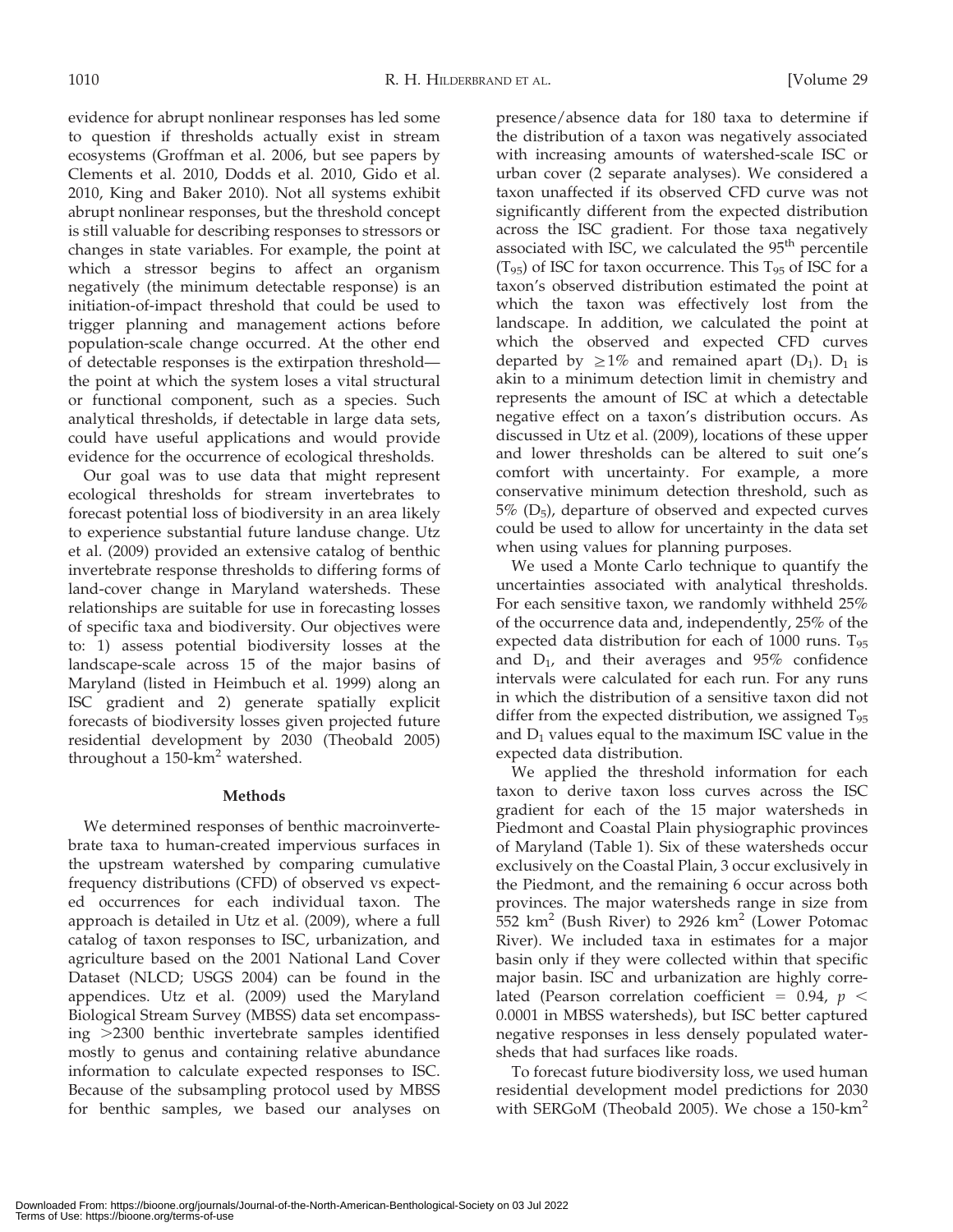TABLE 1. Basin-specific loss estimates of numbers of benthic macroinvertebrate taxa based on their calculated extirpation threshold (T95) (Utz et al. 2009) as impervious surface cover (ISC) increases in Maryland's major Chesapeake Bay tributary watersheds of the Eastern Piedmont and Coastal Plain physiographic provinces.

| Basin                | Province                  | Total taxa present | ISC $(\%)$     |        |     |     |     |
|----------------------|---------------------------|--------------------|----------------|--------|-----|-----|-----|
|                      |                           |                    | 5%             | $10\%$ | 15% | 20% | 30% |
| Bush                 | Coastal Plain             | 99                 | $\overline{2}$ | 9      | 23  | 39  | 44  |
|                      | Piedmont                  | 88                 | 14             | 31     | 50  | 50  | 50  |
| Choptank             | Coastal Plain<br>Piedmont | 115                | 5              | 13     | 30  | 47  | 54  |
| Chester              | Coastal Plain             | 119                | 6              | 12     | 29  | 48  | 54  |
|                      | Piedmont                  |                    |                |        |     |     |     |
| Elk                  | Coastal Plain             | 117                | 5              | 13     | 30  | 49  | 55  |
|                      | Piedmont                  | 100                | 19             | 37     | 57  | 58  | 58  |
| Gunpowder            | Coastal Plain             | 111                | 6              | 15     | 31  | 49  | 56  |
|                      | Piedmont                  | 100                | 18             | 37     | 57  | 58  |     |
| Lower Potomac        | Coastal Plain             | 123                | 6              | 15     | 33  | 52  | 59  |
|                      | Piedmont                  |                    |                |        |     |     |     |
| Middle Potomac       | Coastal Plain             |                    |                |        |     |     |     |
|                      | Piedmont                  | 102                | 19             | 38     | 58  | 59  | 59  |
| Nanticoke/Wicomico   | Coastal Plain             | 113                | 6              | 11     | 26  | 44  | 50  |
|                      | Piedmont                  |                    |                |        |     |     |     |
| Pocomoke             | Coastal Plain             | 98                 | 5              | 9      | 19  | 34  | 37  |
|                      | Piedmont                  |                    |                |        |     |     |     |
| Potapsco             | Coastal Plain             | 121                | 6              | 15     | 32  | 51  | 58  |
|                      | Piedmont                  | 102                | 19             | 38     | 58  | 59  | 59  |
| Potomac/Washington   | Coastal Plain             | 122                | 5              | 14     | 31  | 50  | 57  |
|                      | Piedmont                  | 101                | 18             | 37     | 57  | 58  | 58  |
| Patuxent             | Coastal Plain             | 122                | 6              | 15     | 32  | 51  | 58  |
|                      | Piedmont                  | 101                | 18             | 37     | 57  | 58  | 58  |
| Susquehanna          | Coastal Plain             |                    |                |        |     |     |     |
|                      | Piedmont                  | 100                | 18             | 36     | 56  | 57  | 57  |
| <b>Upper Potomac</b> | Coastal Plain             |                    |                |        |     |     |     |
|                      | Piedmont                  | 101                | 19             | 38     | 58  | 59  | 59  |
| West Chesapeake      | Coastal Plain<br>Piedmont | 119                | 6              | 14     | 31  | 50  | 57  |
|                      |                           |                    |                |        |     |     |     |

watershed in the Middle Patuxent River basin in the Eastern Piedmont physiographic province (Omernik 1987) that is forecasted to be heavily altered by human population growth. The selected watershed contained 65 reaches for which we generated predicted land use in the upstream catchment. We modified the 2001 NLCD to reflect the SERGoM results where a pixel was predicted to change from agriculture or forest to urban. ISC had stronger associations with taxon responses than urbanization, but SERGoM output is in units of urbanization. We considered a pixel as converted to urban cover if the 2001 NLCD was classified as natural or agricultural cover, but the residential density predicted by Theobald (2005) was  $\leq$  0.7 ha of land per unit of housing by 2030. Therefore, the projected urban cover consisted of predicted residential development from SERGoM plus the existing urban covers in the 2001 NLCD, including the existing high intensity and commercial uses. Our previous results (Utz et al. 2009) indicated that benthic invertebrates in the Piedmont region were nonresponsive to increasing agriculture as a stressor, probably because the sensitive taxa already have been eliminated by centuries of intense agricultural development. Thus, we did not consider the role of agriculture in the forecasts.

We used the landuse layer modified to reflect predicted human influences in 2030 to recalculate the forecasted amount of urbanization upstream of each stream reach in our selected watershed. Stream reaches ranged between  $1<sup>st</sup>$  and  $3<sup>rd</sup>$  order, were variable in length, and were defined as headwaters to confluence or as entire segments between confluences. We subdivided reaches  $>3$  km long into smaller segments to limit extrapolations to large lengths of stream. We applied the results to each stream reach to produce spatially explicit forecasts of which benthic invertebrate taxa probably will be eliminated and which probably will remain. Only taxa collected  $\geq$  25 times within a physiographic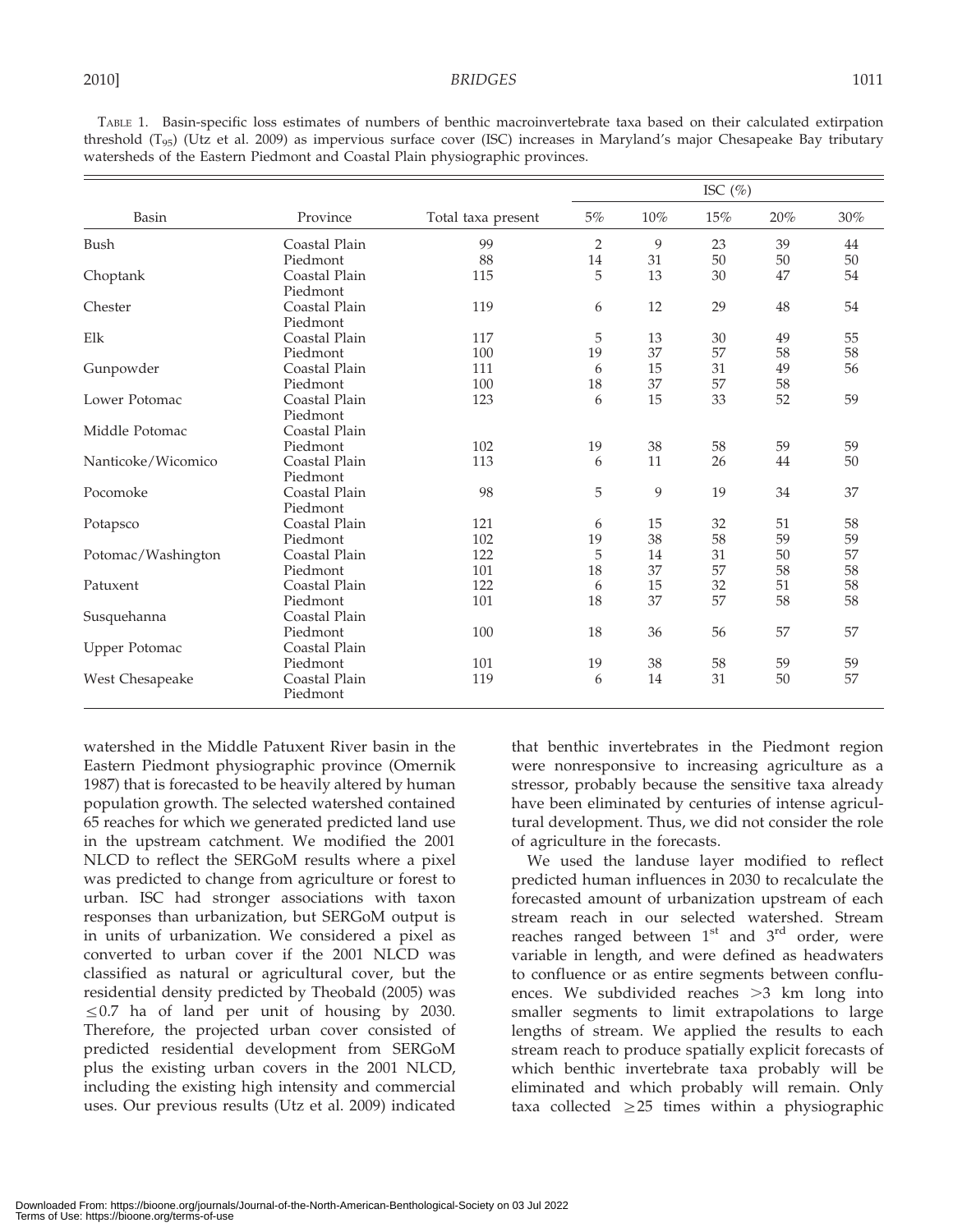

FIG. 1. Mean  $(+1$  SE) % taxon losses of benthic macroinvertebrate taxa across the major basins of the Coastal Plain and Piedmont as watershed impervious surface cover (ISC) increases.

province during rounds I and II of the MBSS program (out of 873 and 862 collections from the Coastal Plain and Piedmont, respectively) were analyzed by Utz et al. (2009). Thus, biodiversity estimates include only those taxa assessed by Utz et al. (2009) and exclude some rare taxa. Furthermore, we included a taxon in the biodiversity estimate in the reach only if the taxon could be present based on biogeography and if the upstream watershed area exceeded the minimum among watersheds where it was collected statewide by the MBSS program.

#### Application of Results

Applying the analytical thresholds in Utz et al. (2009) to major watersheds indicated that  $\sim$ 1/2 of the benthic macroinvertebrate taxa collected are forecasted to be lost in Coastal Plain watersheds, and in most cases, nearly 60% of taxa in the Piedmont will be lost by the time ISC reaches 20% (Table 1). However, well before ISC reaches 20%, a number of taxa effectively will have disappeared from the landscape. Nearly 20% of taxa will have disappeared from Piedmont watersheds by the time ISC reaches 5%, and 30–40% of taxa will be lost by the time ISC reaches 10% (Fig. 1). The Piedmont portion of the Potapsco River basin, which has the highest loss rate of all the major basins, could lose 60% of its 102 taxa when ISC reaches 15% (Fig. 2A). In contrast, the Pocomoke River basin in the Coastal Plain, which has the lowest loss rate of all the major basins, could potentially lose  $>30\%$  of its 98 taxa when ISC exceeds 15% (Fig. 2A). Patterns of taxon losses across the major watersheds fall within the range of these 2 extremes, with



FIG. 2. Percentage of benthic invertebrate taxa remaining (based on their calculated extirpation threshold  $[T_{95}]$ ) (A) and unaffected (based on their initiation-of-impact threshold  $[D_1]$ ) (B) as watershed impervious surface cover (ISC) increases (values from Utz et al. 2009). Curves are shown for the Piedmont portion of the Potapsco River basin, which contains the greatest number of taxa potentially lost, and for the Pocomoke River basin in the Coastal Plain, which contains the fewest number of taxa potentially lost.

variations the result of the specific numbers and identities of taxa present. For example, the lowest loss rates were predicted for the basins with the fewest number of sensitive taxa. The confidence intervals surrounding the  $T_{95}$  were very narrow for each taxon across both physiographic provinces. The average range was  $< 0.5\%$  for the T<sub>95</sub> (maximum range span ,1%).

Both the Potapsco and Pocomoke basins showed very steep curves for the onset of negative effects.  $D_1$ for many taxa occurred at  $\leq$ 1% ISC as measured from the NLCD (Fig. 2B). In fact, the onset of detectable negative effects on taxa distributions occurred by  $\sim$ 2– 3% ISC for most taxa in both basins. The average range between the upper and lower 95% confidence interval was  $\langle 1\%$  ISC for the D<sub>1</sub> (maximum range =  $6\%$ ).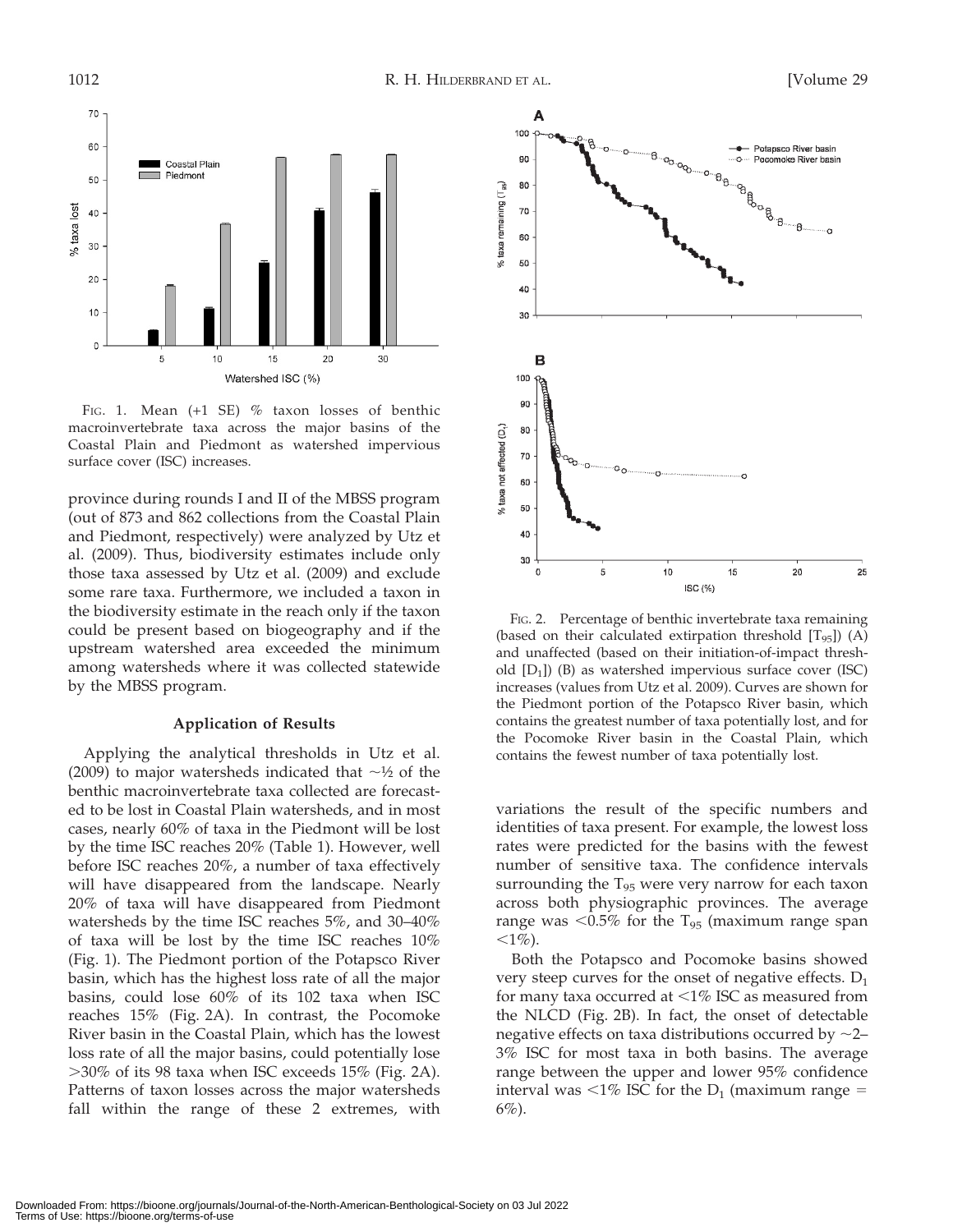

FIG. 3. A.-Forecasted number of benthic macroinvertebrate taxa in the Middle Patuxent River watershed given projected increases in human population growth in 2030. Taxon responses were projected based on effective extirpation, the point at which taxa disappear after urbanization of the upstream watershed exceeds their calculated extirpation threshold  $(T_{95})$ . B.—Forecasted local imperilment of taxa for which urbanization has exceeded the initiation-of-impact threshold  $(D_1)$  reported in Utz et al. (2009). Taxa might not disappear at  $D_1$ , but would be found at reduced frequencies and might not persist locally.

Spatially explicit application of threshold results in the Middle Patuxent River watershed resulted in a nearly  $50\%$  forecasted reduction in biodiversity ( $>65$ taxa in 2001 to  $\leq$ 35 taxa in 2030) in some reaches based on taxa currently present in the larger watershed (Fig. 3A). However, the taxonomic potential in most reaches already has been imperiled given current amounts of urbanization relative to each taxon's  $D_1$  threshold, and future development in the watershed will negatively affect additional taxa with the result that only 1 reach is forecasted to have  $>35$ taxa remaining unaffected by 2030 (Fig. 3B). The most urban-sensitive taxa (e.g., mayflies Drunella spp. and Isonychia spp.) probably will be extirpated or persist with populations reduced, whereas some taxa that are less sensitive to urbanization (e.g., Hydropsyche spp. and Simulium spp.) will remain in 2030.

#### Discussion

### Current and potential biodiversity loss

Land conversion to urban uses has produced and will continue to produce substantial localized losses in aquatic invertebrate biodiversity in Maryland streams with the possibility of larger-scale losses as well. Nearly ½ of the benthic macroinvertebrate taxa could be lost from large portions of watersheds if growth continues as projected. Many taxa are negatively affected at very low levels of ISC, and regional fishes demonstrate a similar, but less pronounced pattern (Utz et al. 2010). Baker and King (2010) also found many taxon responses at very low urbanization levels and proposed a community-level threshold at  $\sim$ 5% urbanization. Their results are quite similar to the  $D_1$  estimates in Utz et al. (2009), which represent the initiation-of-impact threshold. The weight of evidence from 2 different methods suggests the existence of an ecological threshold for benthic invertebrates as watersheds urbanize  $>5-10\%$ . Above this level, and at even lower levels for ISC, taxa begin to disappear until they are effectively lost from the landscape when the  $T_{95}$  is reached.

Numerous studies in the region have reported negative effects of urbanization on biota in streams (Moore and Palmer 2005, Morgan and Cushman 2005, Goetz and Fiske 2008), but few have taken the next step to provide either landscape-scale or spatially explicit forecasts of losses. Complete conversion of a large watershed into an urban-altered landscape is unlikely because some areas will not be developed because of protected areas or terrain, such as steep slopes or wetlands, not conducive to development. Thus, extensive biodiversity loss for major basins might be unrealistic for all but the most highly urbanized areas, such as those surrounding the Washington, DC, or Baltimore metropolitan regions. However, many watersheds are at increased risk from development (Theobald et al. 2009), making our results useful for quantifying the potential magnitude of the effect should growth continue unchecked. A more realistic situation might occur where portions of smaller catchments are the targets of new development. The forecasted biodiversity losses for the Middle Patuxent River show that some stream reaches might suffer substantial taxon losses by 2030, whereas less developed reaches will retain similar macroinvertebrate assemblages over the 29-y span.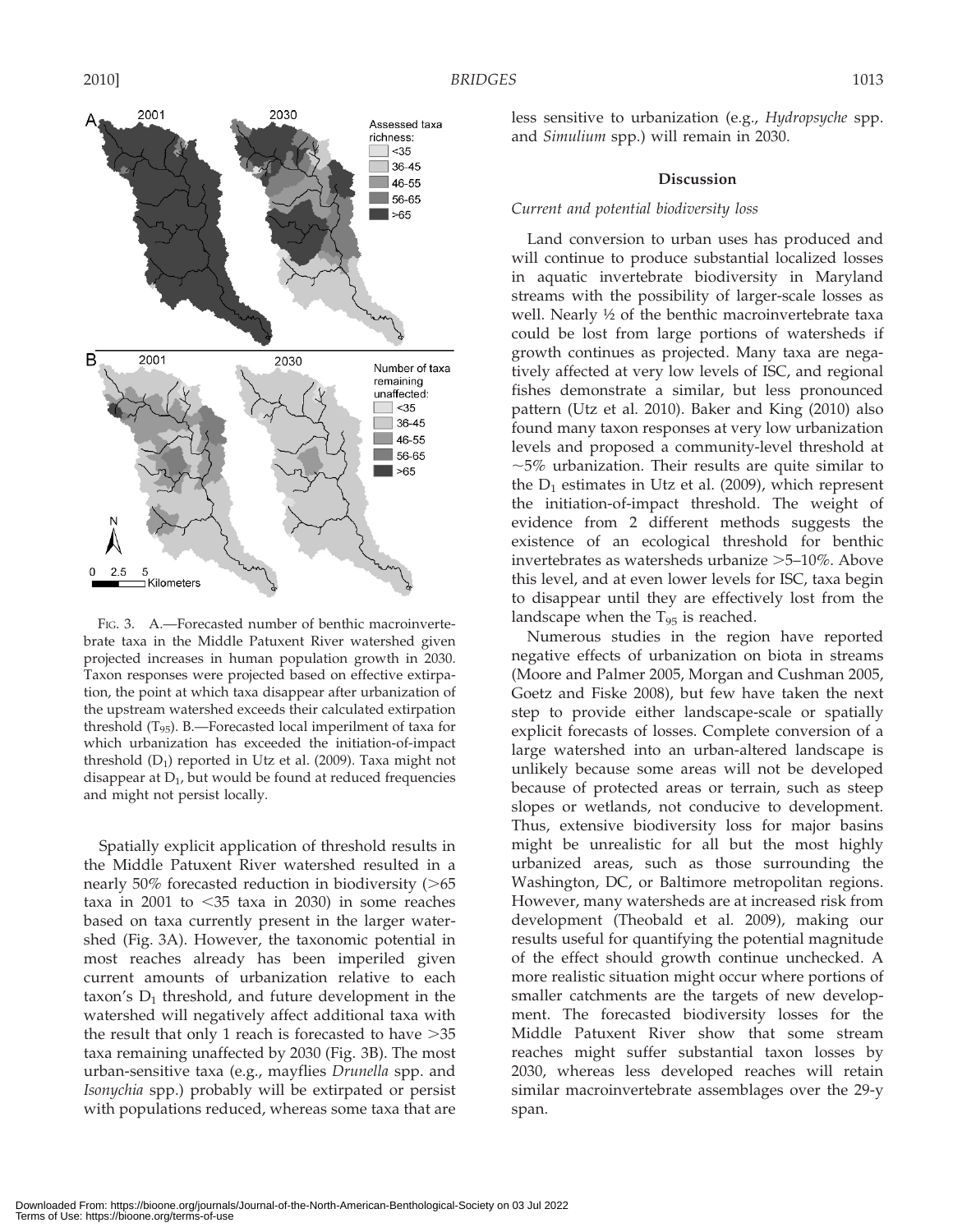### Implications for planning and management

Many possible bridges exist for linking research on taxon response thresholds to land management and planning. Threshold responses can be used to guide development in cases where growth is inevitable. For example, a triage approach could be implemented to confine growth to watersheds already well beyond ecological thresholds to protect other areas that are still relatively intact. Guiding development to occur lower in the stream network could ease regional impacts on benthos by ensuring that headwaters remain intact (Freeman et al. 2007, Nadeau and Rains 2007), but possibly at the cost of fish diversity which tends to increase in mid-order reaches (Matthews 1986). Another use could be to determine acceptable levels of biodiversity loss. Last, futures scenarios, such as ours, can be developed by incorporating results with growth models to create what if? scenarios (e.g., Van Sickle et al. 2004). The absolute accuracy of forecasts is suspect, but the overall picture illuminates patterns that would otherwise be missed.

Despite the possibilities, applying thresholds for management will be an irrelevant academic exercise unless the consequences can be linked to regulatory triggers. Most agencies and members of the public will not be concerned if a few invertebrates disappear. However, a slight shift in focus could make the losses more relevant to those stakeholders. For example, streams in watersheds with  $>5\%$  urbanization (2%) ISC) effectively would lose all mayflies and stoneflies and would receive a Benthic Index of Biological Integrity (BIBI) indicative of low water quality. The low BIBI score would cause the stream to be placed on the state's list of impaired waters (Clean Water Act Section 303[d]) according to Maryland's water-quality regulations. Thus, the stream would be assigned a total maximum daily load (TMDL) under the US Clean Water Act, and this classification would require costly stream restoration and mitigation measures. A similar situation exists when a federal or state rare, threatened, or endangered species is negatively affected by some threat, which initiates a regulatory trigger.

Ecological thresholds have much promise as management tools, but caution must be used in their application. Our results might not be transferable to other regions and should be validated before use elsewhere. Even within Maryland, responses by the same taxon can differ, sometimes significantly, among physiographic provinces (Utz et al. 2010), and these differences appear to be more than artifacts of the data set. We used urbanization and ISC as surrogates for the numerous and highly interrelated stressors

that affect the benthos directly, but the strength of these relationships can vary regionally. Moreover, thresholds do not exist for every pattern or process. For example, nearly ½ of the invertebrate taxa analyzed by Utz et al. (2009) did not show significant responses to land uses and, therefore, were not used in our analyses. Uncertainty exists in all ecosystem responses, and regional or local variation undoubtedly makes actual thresholds more like blurred transition zones than hard boundaries. Thus, the values derived from our analyses should not be taken as literal thresholds. Moreover, landuse data derived from the NLCD will yield different results than landuse data derived from other sources (Stranko et al. 2008) because the NLCD tends to underestimate the area of urban and suburban land cover relative to estimates based on higher resolution images (Moglen and Kim 2007). This tendency also explains why the taxon loss curves are so steep at low levels of ISC in Fig. 2. Because of the uncertainties described above, some degree of conservatism must be used when making management decisions based on thresholds, particularly when landuse data are involved.

Uncertainty in analytical thresholds also will arise from the database itself. The MBSS uses a subsampling procedure that might make detecting rare species difficult. Moreover, the data are a sample and not a full census, so the analysis could be sensitive to the underlying distributions of land uses. However, our uncertainty analysis indicated that although the range between the largest and smallest response values for each taxon was sometimes large, the 95% confidence interval around the average response was very small for both the  $T_{95}$  and the  $D_1$ for each taxon. Such narrow confidence intervals suggest that the distribution of land uses in the database did not overly affect the stability of the results.

Our method is only one of several approaches that could be taken to threshold identification, and other methods, such as the River InVertebrate Prediction And Classification System (RIVPACS) ratio of observed to expected taxa (O/E) (Hawkins et al. 2000, Clarke et al. 2003), Bayesian or nonparametric changepoint analyses (Qian et al. 2003), or Threshold Indicator Taxa ANalysis (TITAN) (King and Baker 2010), could be adapted to produce both landscapescale or spatially explicit predictions of taxon losses. Deriving thresholds with several techniques could address the uncertainty associated with thresholds and might increase the accuracy and precision of the results to produce a more effective conservation tool.

We must guard against the tendency or desire to manage right up to a threshold, be it maximum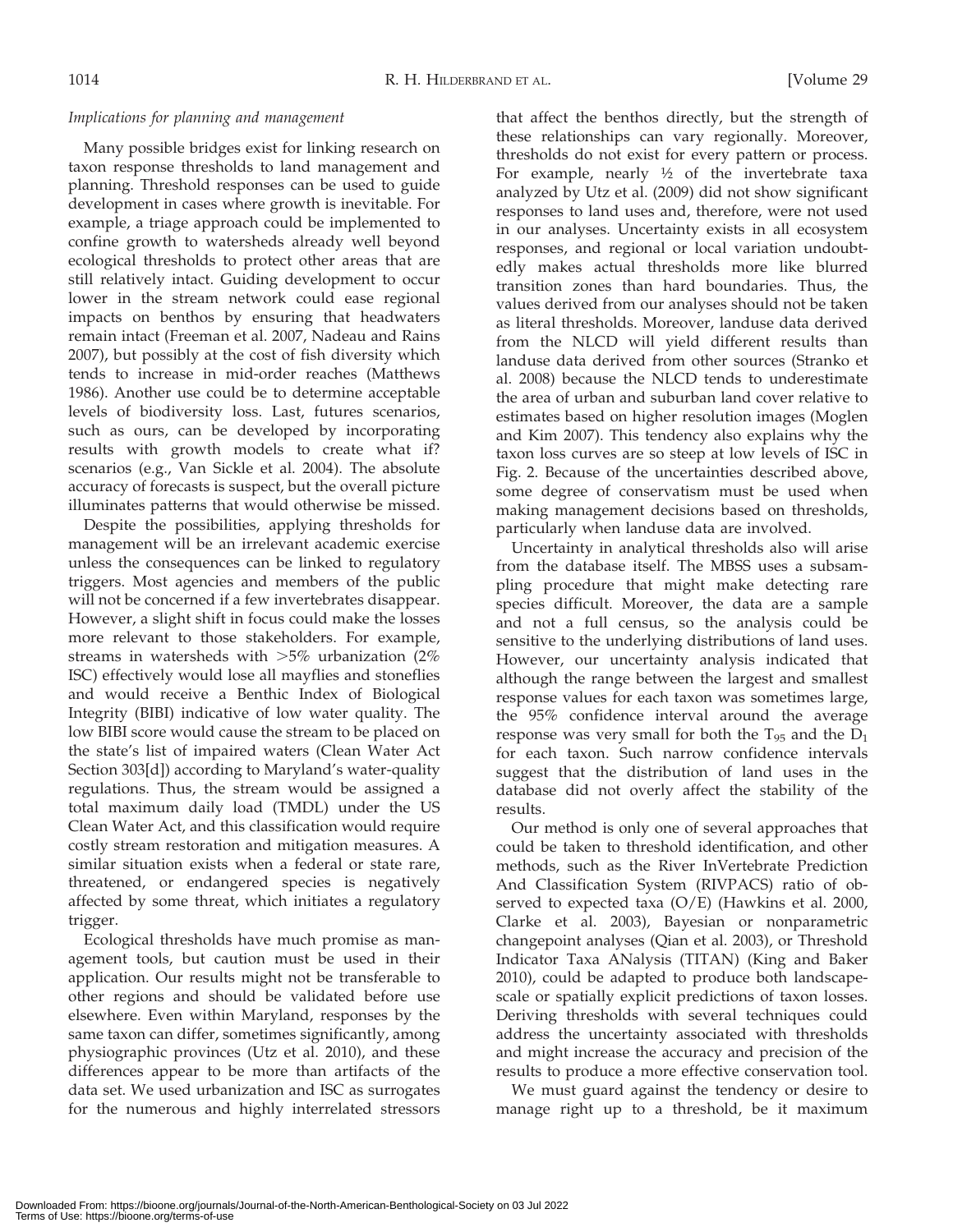sustainable yield (Botsford et al. 1997), minimum stream flows (Stalnaker 1990), minimum viable populations (Boyce 1992), or the values used in our paper. Taxa can disappear from watersheds along the entirety of the urban stressor gradient for a number of different reasons. Management at the extirpation threshold could be catastrophic to stream biodiversity. A more useful approach would be to use  $D_1$  as a guide. Identification of land-conversion levels at which taxa begin to disappear from a few streams could allow maintenance of pockets of biodiversity in a vastly altered region. This approach could provide a biodiversity bank that could repopulate the watershed if restoration techniques were applied. Despite the possibility of misuse, we think that analytical thresholds hold promise for watershed management.

### Acknowledgements

We thank Allison Roy for providing the opportunity to share our insights and 2 anonymous referees for insightful comments. We thank the MBSS for graciously providing the stream survey data set and their cooperation, and David Theobald who kindly provided SERGoM output for the region. Andy Becker provided fast turnaround on questions regarding effects of taxon losses on the BIBI scores. Funding was provided by Environmental Protection Agency Science to Achieve Results (STAR) award RD-832244401 to RHH and RLR. This is Appalachian Laboratory scientific series contribution number 4430.

### Literature Cited

- BAKER, M. E., AND R. S. KING. 2010. A new method for detecting and interpreting biodiversity and ecological community thresholds. Methods in Ecology and Evolution 1:25–37.
- BLAKELY, T. J., J. S. HARDING, A. R. MCINTOSH, AND M. J. WINTERBOURN. 2006. Barriers to the recovery of aquatic insect communities in urban streams. Freshwater Biology 51:1634–1645.
- BOTSFORD, L. W., J. C. CASTILLA, AND C. H. PETERSON. 1997. The management of fisheries and marine ecosystems. Science 277:509–515.
- BOYCE, M. S. 1992. Population viability analysis. Annual Review of Ecology and Systematics 23:481–506.
- CLARKE, R. T., J. F. WRIGHT, AND M. T. FURSE. 2003. RIVPACS models for predicting the expected macroinvertebrate fauna and assessing the ecological quality of rivers. Ecological Modelling 160:219–233.
- CLEMENTS, W. H., N. K. M. VIEIRA, AND D. L. SONDEREGGER. 2010. Use of ecological thresholds to assess recovery in lotic ecosystems. Journal of the North American Benthological Society 29:1017–1023.
- DODDS, W. K., W. H. CLEMENTS, K. GIDO, R. H. HILDERBRAND, AND R. S. KING. 2010. Thresholds, breakpoints, and

nonlinearity in freshwaters as related to management. Journal of the North American Benthological Society 29: 988–997.

- FREEMAN, M. C., C. M. PRINGLE, AND C. R. JACKSON. 2007. Hydrologic connectivity and the contribution of stream headwaters to ecological integrity at regional scales. Journal of the American Water Resources Association 43:5–14.
- GIDO, K. B., W. K. DODDS, AND M. E. EBERLE. 2010. Retrospective analysis of fish community change during a half-century of landuse and stream flow changes. Journal of the North American Benthological Society 29: 970–987.
- GOETZ, S., AND G. FISKE. 2008. Linking the diversity and abundance of stream biota to landscapes in the Mid-Atlantic USA. Remote Sensing of Environment 112: 4075–4085.
- GROFFMAN, P. M., J. S. BARON, T. BLETT, A. J. GOLD, I. GOODMAN, L. H. GUNDERSON, B. M. LEVINSON, M. A. PALMER, H. W. PAERL, G. D. PETERSON, N. L. POFF, D. W. REJESKI, J. F. REYNOLDS, M. G. TURNER, K. C. WEATHERS, AND J. WIENS. 2006. Ecological thresholds: the key to successful environmental management or an important concept with no practical application? Ecosystems 9:1–13.
- HAWKINS, C. P., R. H. NORRIS, J. N. HOGUE, AND J. W. FEMINELLA. 2000. Development and evaluation of predictive models for measuring the biological integrity of streams. Ecological Applications 10:1456–1477.
- HEIMBUCH, D. G., J. C. SEIBEL, H. T. WILSON, AND P. F. KAZYAK. 1999. A multiyear lattice sampling design for Marylandwide fish abundance estimation. Journal of Agricultural Biological and Environmental Statistics 4:443–455.
- KENNEN, J. G. 1999. Relation of macroinvertebrate community impairment to catchment characteristics in New Jersey streams. Journal of the American Water Resources Association 35:939–955.
- KING, R. S., AND M. E. BAKER. 2010. Considerations for analyzing ecological community thresholds in response to anthropogenic environmental gradients. Journal of the North American Benthological Society 29:998–1008.
- MATTHEWS, W. J. 1986. Fish faunal breaks and stream order in the western and central United States. Environmental Biology of Fishes 17:81–92.
- MEADOR, M. R., J. F. COLES, AND H. ZAPPIA. 2005. Fish assemblage responses to urban intensity gradients in contrasting metropolitan areas: Birmingham, Alabama, and Boston, Massachusetts. Pages 409–423 in L. R. Brown, R. H. Gray, R. M. Hughes, and M. R. Meador (editors). Effects of urbanization on stream ecosystems. American Fisheries Society, Bethesda, Maryland.
- MOGLEN, G. E., AND S. KIM. 2007. Limiting imperviousness: are threshold-based policies a good idea? Journal of the American Planning Association 73:161–171.
- MOORE, A. A., AND M. A. PALMER. 2005. Invertebrate biodiversity in agricultural and urban headwater streams: implications for conservation and management. Ecological Applications 15:1169–1177.
- MORGAN, R. P., AND S. E. CUSHMAN. 2005. Urbanization effects on stream fish assemblages in Maryland, USA. Journal